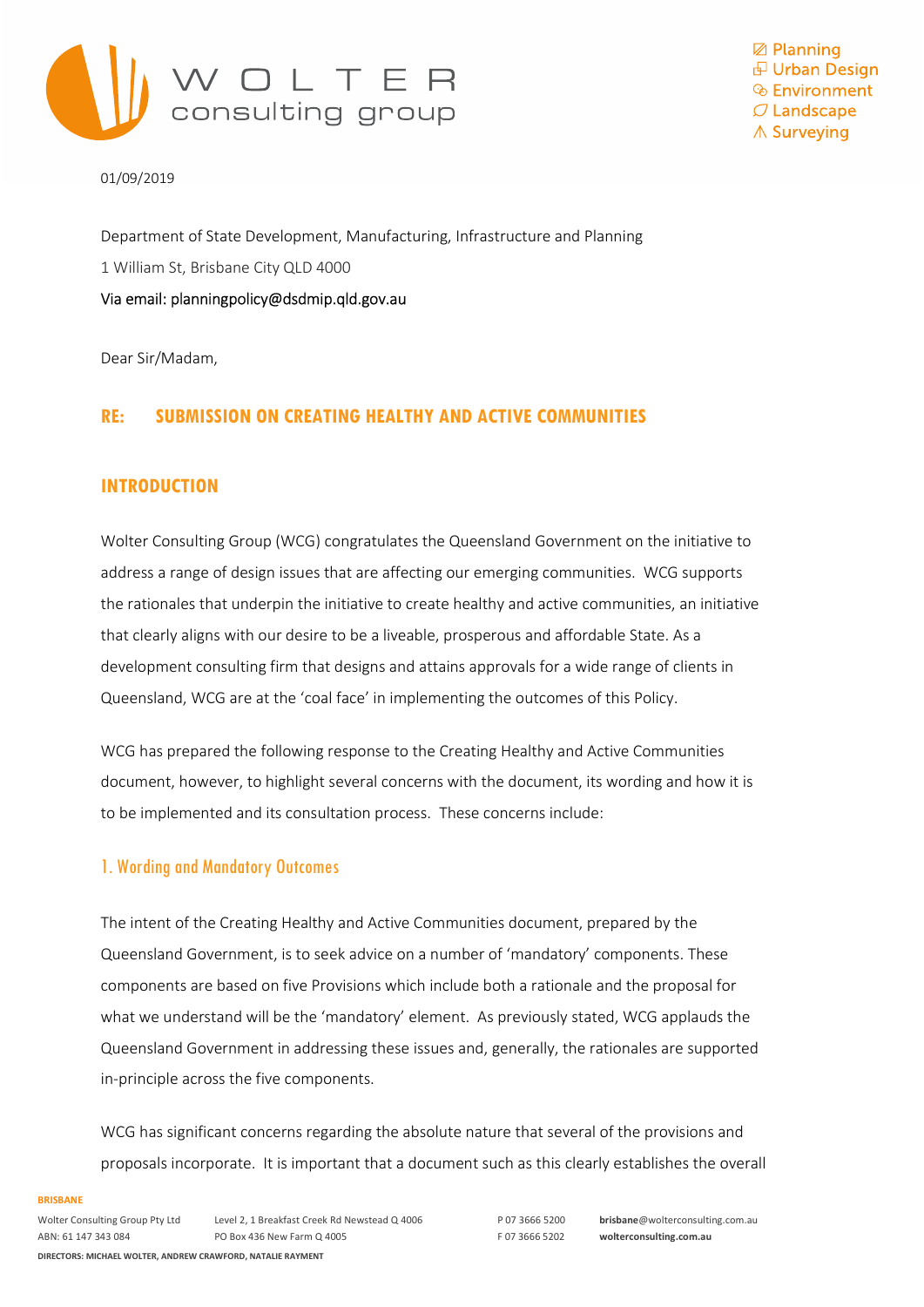intent of the State, however absolutes such as "street blocks are provided as a grid pattern", for example, do not allow for flexibility and produce only one solution to creating walkable communities that are easily to move about.

To assist, WCG has provided a more detailed response to the five components and some suggested wording changes which we believe maintain the same intent but allow for place-based solutions.

| <b>Mandatory Elements</b>                                                                                                                                                                                                                                                                                          | <b>WCG Comments</b>                                                                                                                                                                                                                                               |
|--------------------------------------------------------------------------------------------------------------------------------------------------------------------------------------------------------------------------------------------------------------------------------------------------------------------|-------------------------------------------------------------------------------------------------------------------------------------------------------------------------------------------------------------------------------------------------------------------|
| Provision 1<br>The street network is based on a grid-like<br>structure to encourage ease of movement and<br>walkability                                                                                                                                                                                            | WCG encourages the intent of providing a "grid-like"<br>structure to promote movement and walkability for our<br>emerging communities. Grid-like plans allow for a degree<br>of flexibility to facilitate unique design outcomes that<br>suit community interest. |
| Rationale<br>Neighbourhoods should be designed to<br>prioritise walking, cycling and access to public<br>transport, parks and other uses. The way<br>streets are designed can influence these<br>outcomes. Therefore, streets should be<br>designed to be connected, easy to get around<br>and logical to navigate | WCG agrees with the rationale of Provision 1.                                                                                                                                                                                                                     |
| Proposal<br>Street blocks are provided as a grid<br>٠<br>pattern.                                                                                                                                                                                                                                                  | WCG does not support the notion of all subdivisions<br>provided as a grid pattern, without exception. Guidelines<br>should always provide for innovation and alternatives to<br>be considered if it achieves the rationale.                                       |

### **Mandatory Elements** WCG Comments

### Provision 2

Limit the use of cul-de-sac streets. Where culde-sac streets exist cul-de-sac heads allow through access for pedestrians and cyclists

### Rationale

Design promotes the continuance of the grid layout and enables connections to existing and future developments, parks and open spaces.

WCG agrees cul-de-sacs have their place in urban design but should be kept to a minimum.

WCG supports the rationale of providing a 'connected network', enabling connections to existing and future developments and mixed use precincts to promote walkability. Whether that connectivity is within a grid layout or not, we believe it is of higher importance to promote a 'connected network' instead of a strict absolute which may result in a poorer outcome.

Strict use of grid layouts only is limited in how it deals with slope and grade; it is imperative therefore that design options that can relate to a site's natural characteristics can be utilised where necessary.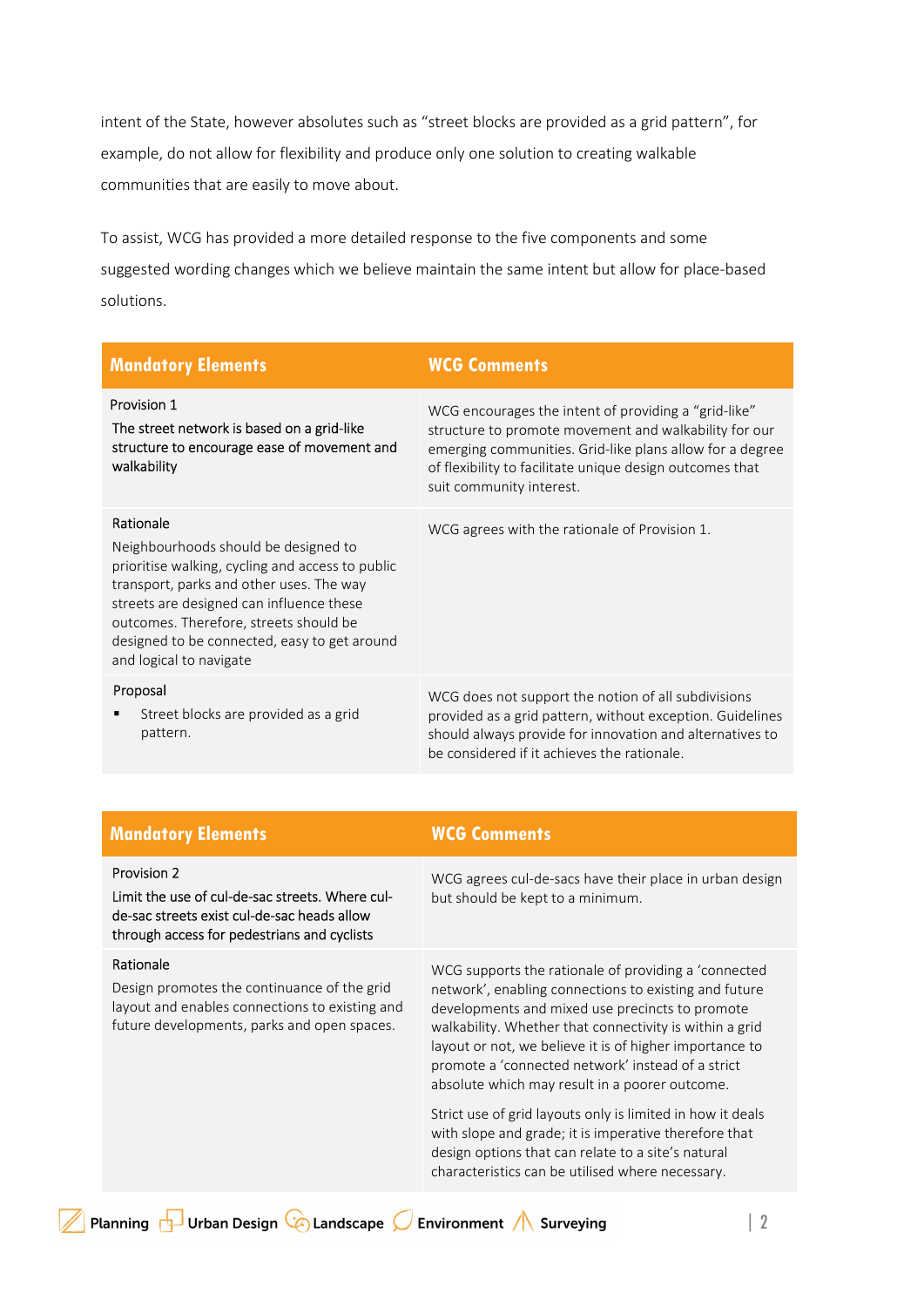### Proposal

- No more than 20 per cent of new allotments are to be accessed off cul-desacs.
- Cul-de-sacs enable future connections to adjoining land and development and provide for through pedestrian and cycle access.

The specification of a maximum percentage is potentially redundant when considering the intent. It may also be problematic dependent on the size and scale of the community and its master plan, where one applies.

E.g. will the 20% of new allotments apply to a single application that has a single road and 40 lots?

| <b>Mandatory Elements</b>                                                                                                                                                                                                                                                                                                                                                                                                                                                                                                                                                                                                                                                                                                                                                                                                                                                                                                                                                                                                                                                                                                                                 | <b>WCG Comments</b>                                                                                                                                                                                                                                                                                                                                                                                                                                                                                                                                                                                                                                                                                                              |
|-----------------------------------------------------------------------------------------------------------------------------------------------------------------------------------------------------------------------------------------------------------------------------------------------------------------------------------------------------------------------------------------------------------------------------------------------------------------------------------------------------------------------------------------------------------------------------------------------------------------------------------------------------------------------------------------------------------------------------------------------------------------------------------------------------------------------------------------------------------------------------------------------------------------------------------------------------------------------------------------------------------------------------------------------------------------------------------------------------------------------------------------------------------|----------------------------------------------------------------------------------------------------------------------------------------------------------------------------------------------------------------------------------------------------------------------------------------------------------------------------------------------------------------------------------------------------------------------------------------------------------------------------------------------------------------------------------------------------------------------------------------------------------------------------------------------------------------------------------------------------------------------------------|
| Provision 3<br>Have footpaths complemented by street trees<br>on both sides of most street                                                                                                                                                                                                                                                                                                                                                                                                                                                                                                                                                                                                                                                                                                                                                                                                                                                                                                                                                                                                                                                                | WCG appreciates the positive impact of street trees<br>upon amenity and walkability.                                                                                                                                                                                                                                                                                                                                                                                                                                                                                                                                                                                                                                             |
| Rationale<br>Movement networks, including streets and<br>pathways, are the key building blocks of every<br>residential neighbourhood. This infrastructure<br>must facilitate walking.<br>With Queensland's climate we also need to<br>provide shade and shelter.                                                                                                                                                                                                                                                                                                                                                                                                                                                                                                                                                                                                                                                                                                                                                                                                                                                                                          | WCG agrees with the rationale of Provision 3.                                                                                                                                                                                                                                                                                                                                                                                                                                                                                                                                                                                                                                                                                    |
| Proposal<br>Minimum 1.5-metre-wide footpaths on one<br>п<br>side of every street (including cul-de-sacs).<br>Minimum 1.5-metre-wide footpaths on<br>٠<br>both sides of:<br>main streets (connector or collector<br>streets)<br>every street within 800 metres<br>$\overline{\phantom{m}}$<br>distance of a school (e.g. 10-minute<br>walk)<br>every street within 400 metres<br>$\overline{\phantom{m}}$<br>distance of a park (e.g. 5-minute walk)<br>every street within 200 metres<br>$\overline{\phantom{m}}$<br>distance of local shops /services/<br>facilities (e.g. 2-minute walk)<br>every street where the net residential<br>$\qquad \qquad -$<br>density is greater than 20<br>dwellings/hectare<br>Street trees provided in association with<br>Ξ<br>footpaths:<br>one tree per lot where allotment<br>frontage is less than 15 metres<br>two trees per lot where allotment<br>frontage is between 15-25 metres<br>on lot frontages greater than 25<br>metres-trees to be spaced so that<br>canopies interlock at maturity<br>for footpaths not associated with<br>residential frontages-trees to be<br>spaced so that canopies interlock at | The proposal may require further clarification as the<br>minimums would suggest that all roads within a new<br>community will require footpaths on both sides of the<br>street.<br>Is it the intent of the State Government to mandate<br>footpaths on both sides of all streets within new<br>emerging communities?<br>WCG believes that street trees should be associated with<br>streets, not footpaths. This is due to the concern with<br>frontages less than 15m (suggest amending 1 street tree<br>between every 15m).<br>7.5m frontages for Multiple Dwellings do not allow<br>sufficient space to incorporate a tree / light/ electricity<br>post in the verge, as well as incorporating the driveway<br>and crossover. |

maturity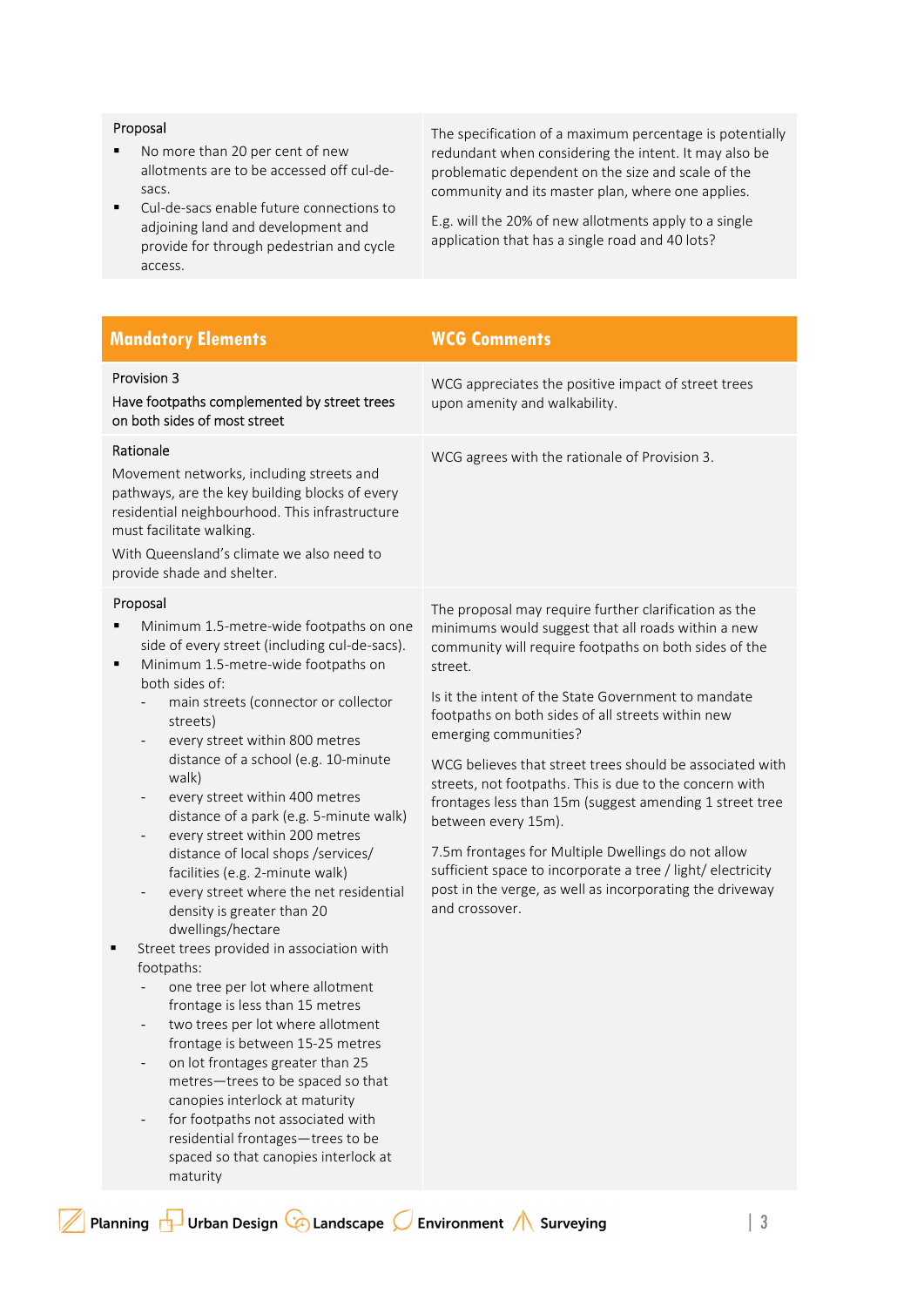| <b>WCG Comments / Recommendations</b>                                                                                                                                                                                                                                                                                                                                                                                                                                                                                                                                                                                             |
|-----------------------------------------------------------------------------------------------------------------------------------------------------------------------------------------------------------------------------------------------------------------------------------------------------------------------------------------------------------------------------------------------------------------------------------------------------------------------------------------------------------------------------------------------------------------------------------------------------------------------------------|
| WCG does not support the notion that the only means<br>of achieving improved connectivity, and to improve<br>pedestrian permeability, is with mid-block<br>links. Master plans should be developed to<br>incorporate pedestrian mobility plans that address key<br>paths, linkages as well as destinations. The result of this<br>may include blocks that have mid-block links, however<br>it may also have suggested other alternatives. It is<br>important to note that the road pattern and off-set<br>grids will have a greater impact on the ability to<br>improve connectivity than the provision mid-block links<br>alone. |
| WCG agrees with the rationale that large blocks "can<br>be a barrier". Each development needs to be<br>considered based on its unique location, topography,<br>layout and land uses.                                                                                                                                                                                                                                                                                                                                                                                                                                              |
| WCG supports that street blocks do not exceed 200m<br>in length.<br>WCG does not support the wording that refers to "any<br>block greater than []"; instead consideration of site-<br>specific factors and limitations should be incorporated.<br>Note that if a mid-block link is provided, the length of<br>the street may be increased but not to more than<br>250m (as pedestrian connectivity is addressed by 130m<br>dimension).                                                                                                                                                                                            |
|                                                                                                                                                                                                                                                                                                                                                                                                                                                                                                                                                                                                                                   |

| <b>Mandatory Elements</b>                                                                                                                    | <b>WCG Comments / Recommendations</b>                                                                                                                                                                                                                                                                                                                                                                                                         |
|----------------------------------------------------------------------------------------------------------------------------------------------|-----------------------------------------------------------------------------------------------------------------------------------------------------------------------------------------------------------------------------------------------------------------------------------------------------------------------------------------------------------------------------------------------------------------------------------------------|
| <b>Provision 5</b><br>Have parks and open spaces within comfortable<br>walking distance of every dwelling                                    | WCG believe specific definitions, as well as measurable<br>targets, need to be applied to terms such as<br>'comfortable'. Without quantifiable terms,<br>interpretation of the needs of the wider community<br>may exclude of groups and individuals.<br>WCG suggests 'every dwelling' is replaced with - 90%<br>of dwellings within a designated distance (e.g. 800m)<br>of a park or open space. Absolute statements need to<br>be avoided. |
| Rationale<br>Ensure neighbourhoods have open spaces that<br>are sized, located and embellished to support<br>the needs of their communities. | WCG agrees with the rationale of Provision 5.                                                                                                                                                                                                                                                                                                                                                                                                 |
| Proposal                                                                                                                                     | Local parks and their embellishments need to be<br>further considered to ensure that the requirement of                                                                                                                                                                                                                                                                                                                                       |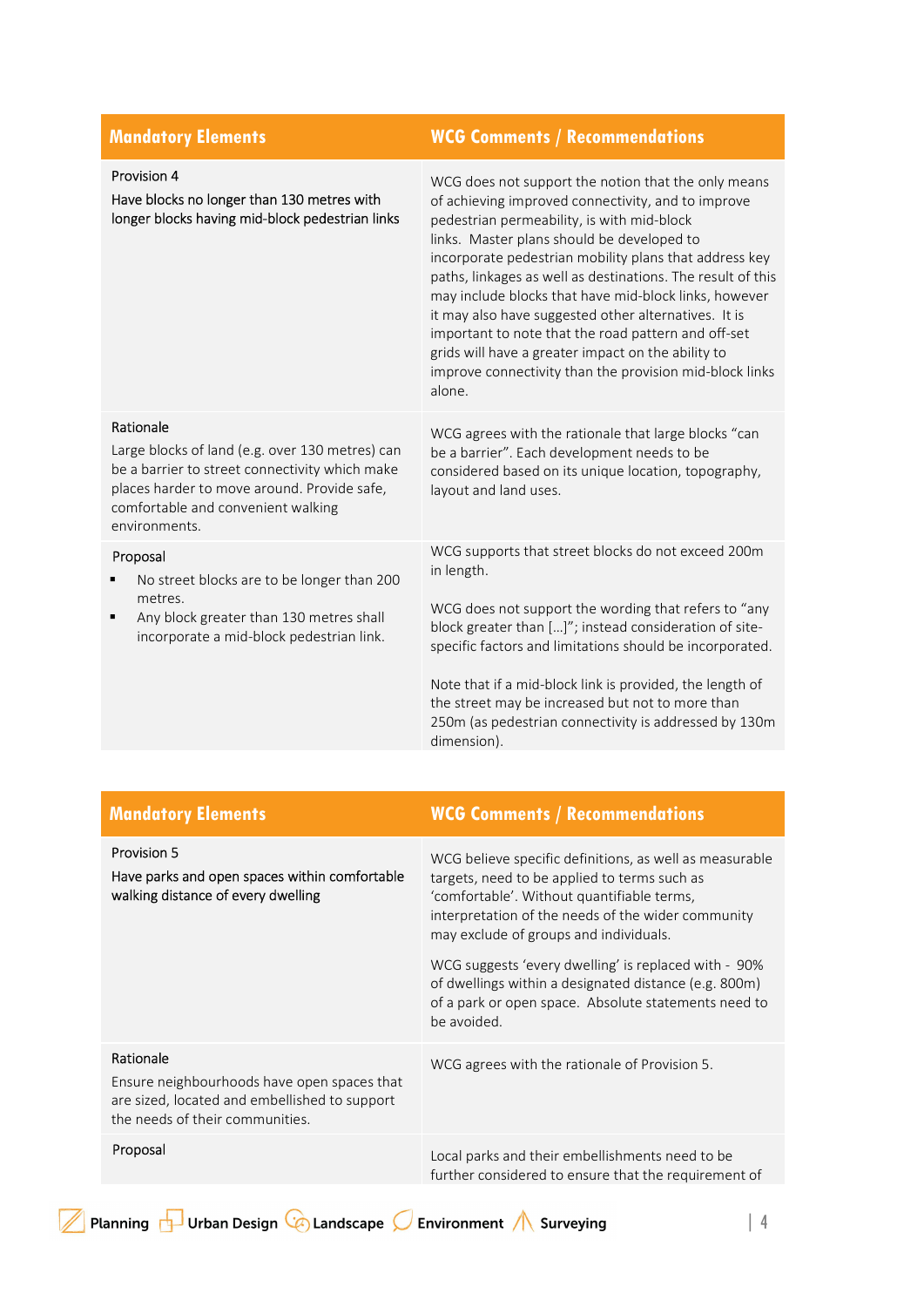Local recreation parks are provided at a maximum distance of 400 metres from the residents they serve (e.g. 5-minute walk).

the whole community is considered. Local parks with play equipment exclusively will not meet the evolving needs of the community.

In determining access to opportunities for walking and other healthy opportunities, linear and other recreational parks should also be considered.

### 2. How will the Proposals under this initiative will be implemented?

The consultation document refers to the five components being mandatory however the specific details of implementation are imperative to achieving real outcomes. Of note, the consultation document does not exemplify the performance-based planning approach that underpins the Planning Act.

WCG strongly urges the Queensland Government to provide details of the implementation strategy, and the opportunity to respond to the strategy, particularly how the proposal will inform and influence various planning schemes across the state.

# 3. Consultation process for the initiative and its relationship with the released Model Neighbourhood Code

WCG has serious concerns regarding the ability to properly and effectively engage with the community and broader industry across the State, based on the approach for the consultation of the Model Code for Neighbourhood Design. The Model Code for Neighbourhood Design and its release in July this year has had no effective input and consultation, which has ultimately limited the ability to comment on the broader issues that the Code implies. These issues are significant and include densities, lot design, open space provision, road types, service alignments and housing typologies, amongst others.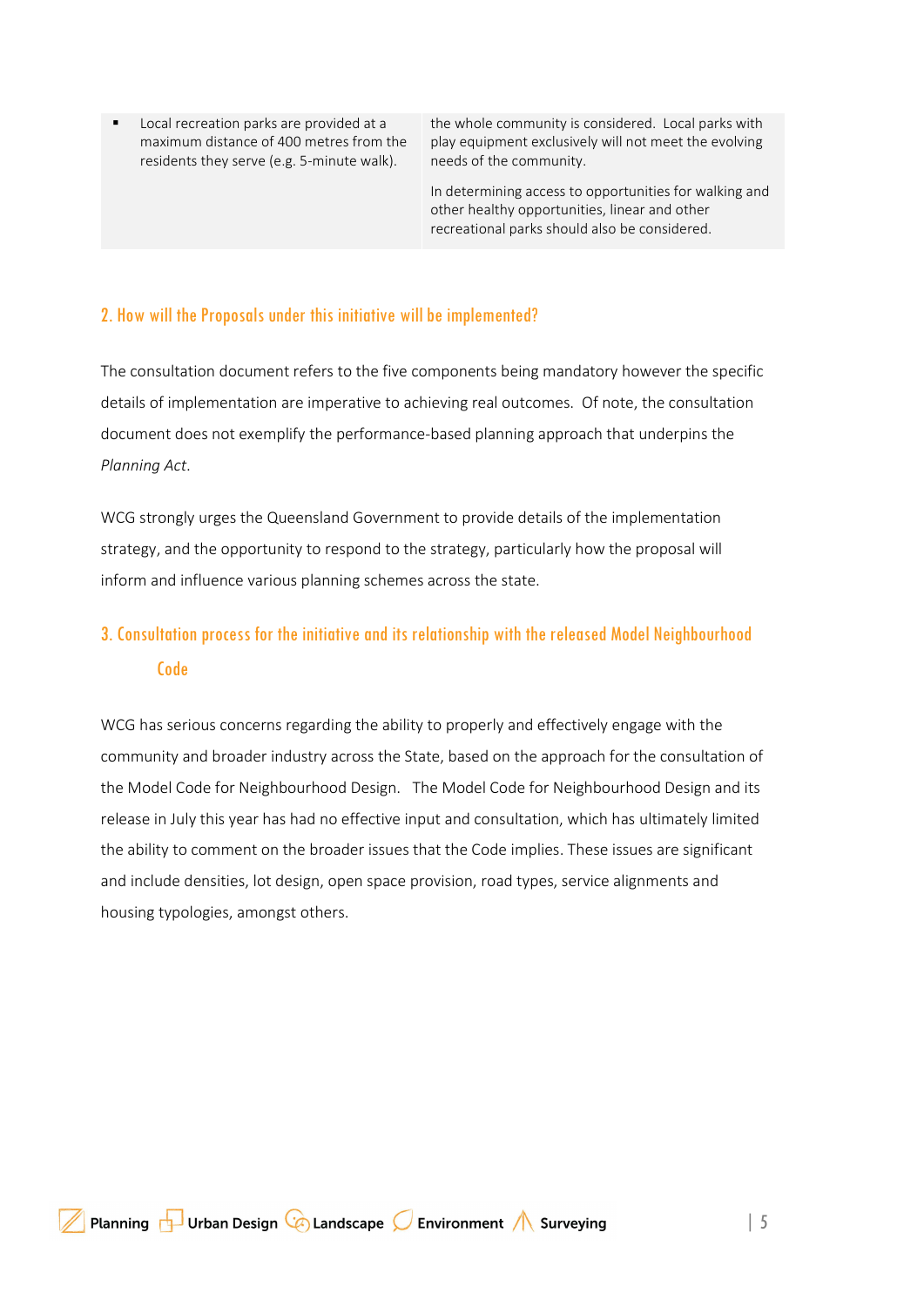## **Recommendations**

WCG makes the following recommendations for consideration and incorporation into the

Creating Healthy and Active Communities document, in summary of the above.

| <b>Mandatory requirements</b>                                                                                                                                | <b>WCG Recommendations</b>                                                                                                                                                                                                                                                                                                                                                                                                                                                                                                                      |
|--------------------------------------------------------------------------------------------------------------------------------------------------------------|-------------------------------------------------------------------------------------------------------------------------------------------------------------------------------------------------------------------------------------------------------------------------------------------------------------------------------------------------------------------------------------------------------------------------------------------------------------------------------------------------------------------------------------------------|
| Provision 1<br>The street network is based on a grid-like<br>structure to encourage ease of movement and<br>walkability                                      | WCG recommends the introduction of provisions<br>allowing for flexibility, dependent upon site-specific<br>factors such as topographical, environmental and<br>existing built form constraints.                                                                                                                                                                                                                                                                                                                                                 |
| Provision 2<br>Limit the use of cul-de-sac streets. Where cul-<br>de-sac streets exist cul-de-sac heads allow<br>through access for pedestrians and cyclists | WCG recommends the removal of an absolute maximum<br>limiting the use of cul-de-sac streets, accommodating<br>instead for site-specific factors as well as for the scale<br>and type of housing product.                                                                                                                                                                                                                                                                                                                                        |
| Provision 3<br>Have footpaths complemented by street trees<br>on both sides of most street                                                                   | WCG recommends that the requirement for street trees<br>be associated with streets and not with footpaths and/or<br>be required according to frontage width to allow for the<br>provision of other required elements. Flexibility<br>regarding placement is also required to allow<br>development to occur on narrower lots.                                                                                                                                                                                                                    |
| Provision 4<br>Have blocks no longer than 130 metres with<br>longer blocks having mid-block pedestrian links                                                 | Wording should be tempered to better reflect the<br>rationale. WCG suggests the following wording:<br>"Blocks greater than 130m should consider pedestrian<br>movement and connectivity which may result in the need<br>for a mid-block link".<br>In addition, WCG recommends the incorporation of<br>guidelines on mid-block links, particularly with regards to<br>CPTED and equitable access. Achieving suitable<br>outcomes for mid-block links may involve allowing their<br>inclusion within the open space requirements<br>(creditable). |
| Provision 5<br>Have parks and open spaces within comfortable<br>walking distance of every dwelling                                                           | WCG recommends the inclusion of specifications about<br>the required standard of service for local and other parks<br>to ensure quality outcomes for open spaces, unless<br>referring to the infrastructure plan for the relevant<br>Council.<br>WCG recommends requirements are introduced, where<br>feasible, prescribing a maximum distance to other park<br>types, including linear parks, which may provide for<br>walking and other passive recreational opportunities and<br>better meet the needs of the wider community.               |